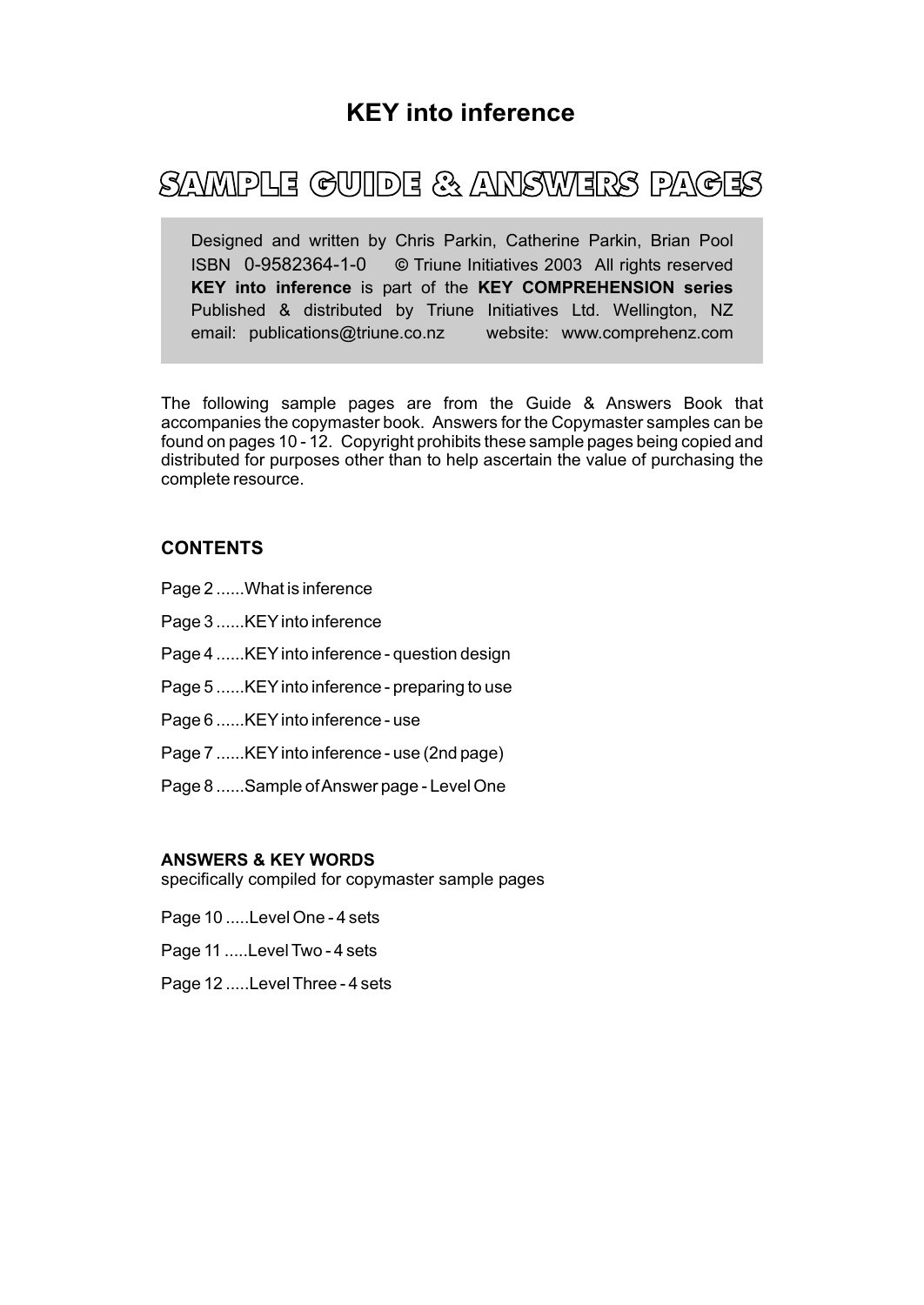# WHAT IS INFERENCE?

Inference is understanding implicit information. It is fundamental to understanding most written texts. It requires the reader to unravel the *implied meaning* of words.

Because they are easy to formulate, literal questions are the type of question most frequently asked of younger students. Indeed, students have become so used to literal questions that one researcher found that,

### *"many children were surprised to learn that it was okay to give answers not explicitly stated in the text."*

Inference is needed, to comprehend newspaper headlines and stories, magazine articles, virtually all fiction writing, advertisements and descriptive writing. Although not so prominent in expository prose, inference appears, even in scientific texts.

As well as creating images and ideas which can be readily comprehended, the writer is also charged with the task of engaging and retaining the interest of the reader. To do this, figurative and inferential language is often used. Although this is more marked in fiction writing, non-fiction writers frequently infer information to save the space required for lengthy explanations , or use figurative language to emphasise a point.

Compare these two sentences:

*'The teak trees are felled with chainsaws, creating gaps in the forest.'*

*'With a relentless roar, the metal teeth rip through the ancient giants of the forest, which take many of their smaller cousins with them in their death throes.'*

The first sentence the presentation of information is explicit (literal).

In the second sentence much of the meaning is implicit (inferential). The reader has to pick up cue words such as *forest* and *metal teeth* and use acquired knowledge to interpret the meaning of the figurative use of language, such as 'smaller cousins' and 'death throes',used to make a polemical point.

The ability to understand implied information impacts on other areas of comprehension, including finding the meaning of unknown words and phrases from context and evaluating information. The meaning of unknown words and phrases can often be gleaned by picking up clues from the preceding or following words.

In addition to improving students' overall comprehension ability, understanding inference also increases awareness of literature in general and can be used to develop the depth and quality of students' own written language.

Pearson, P.D., *Four Essential Changes in Comprehension Instruction*, unpublished manuscript, 1981, p.9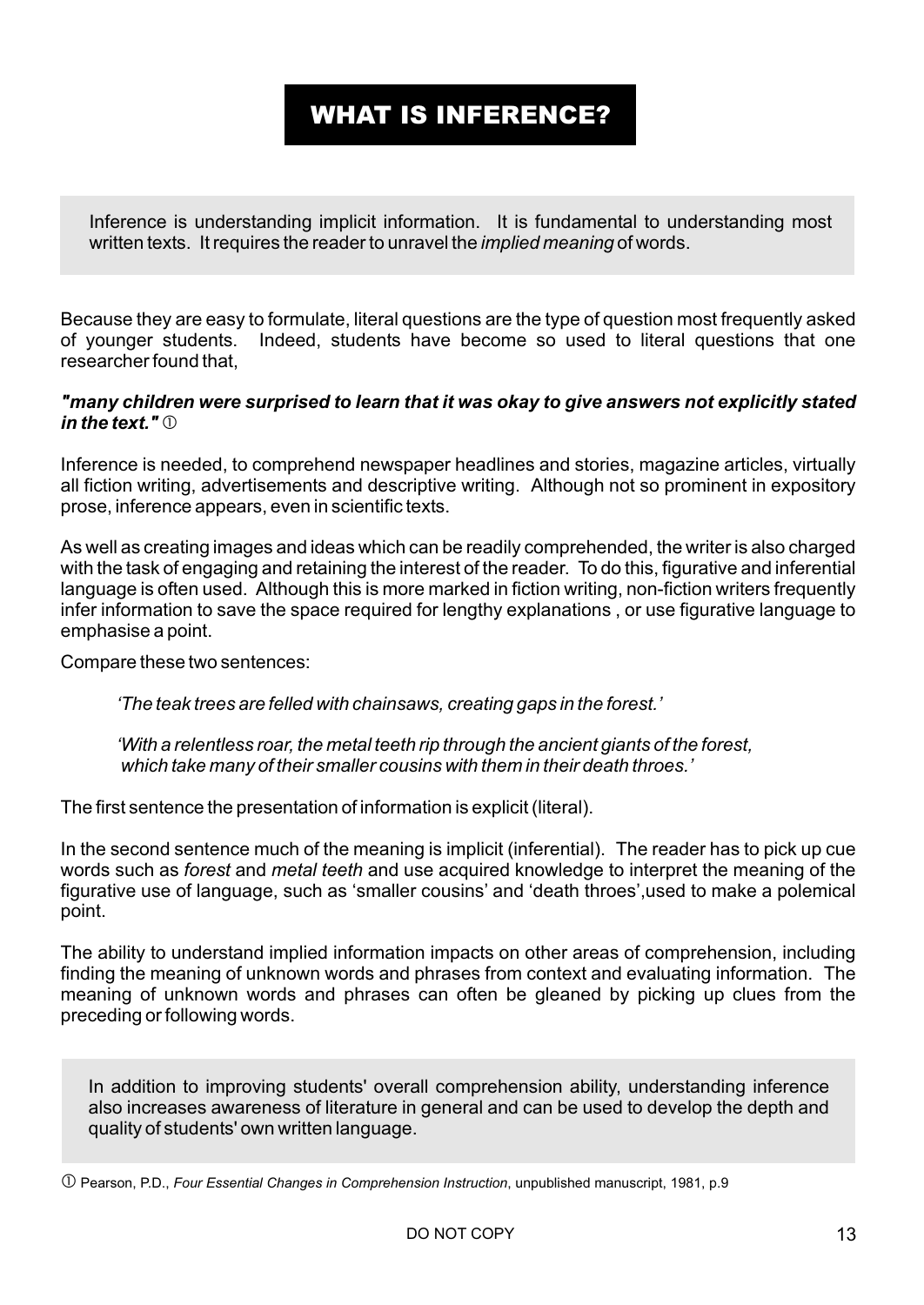# KEY into inference

Inferring meaning requires the reader to draw into focus the clues (**key** words and phrases) provided in the text. Not all students, even those who are demonstrably capable at decoding, are able to do this.

When it has been established by an assessment of reading comprehension that students are experiencing difficulty in their ability to infer, the task of teaching can begin.

**Key into inference** has been written in direct response to a need identified by comprehension testing results and in response to the knowledge that the teaching of any category of comprehension, though necessary, is difficult.

**Key into inference** is designed to assist the classroom teacher to address the complex problem of teaching comprehension, specifically inference.

**Key into inference** is designed to be used with a whole class, groups or individuals.

**Key into inference's** structure enables the students to begin with simple, single inferences contained in a sentence and to progress to paragraphs and complete texts, such as they would have to deal with in regular classroom or study situations.

**Sentences** enable the students to gain confidence, and to see how inference is translated to literal. By connecting the clues they can begin to see the pattern of inferred meaning.

**Paragraphs** bridge the gap between sentences and complete texts. They allow the consolidation of skills and the opportunity to increase confidence by handling more than one inferential concept within a single piece of writing.

**Texts** provide the opportunity to apply these skills to a complete narrative or topic.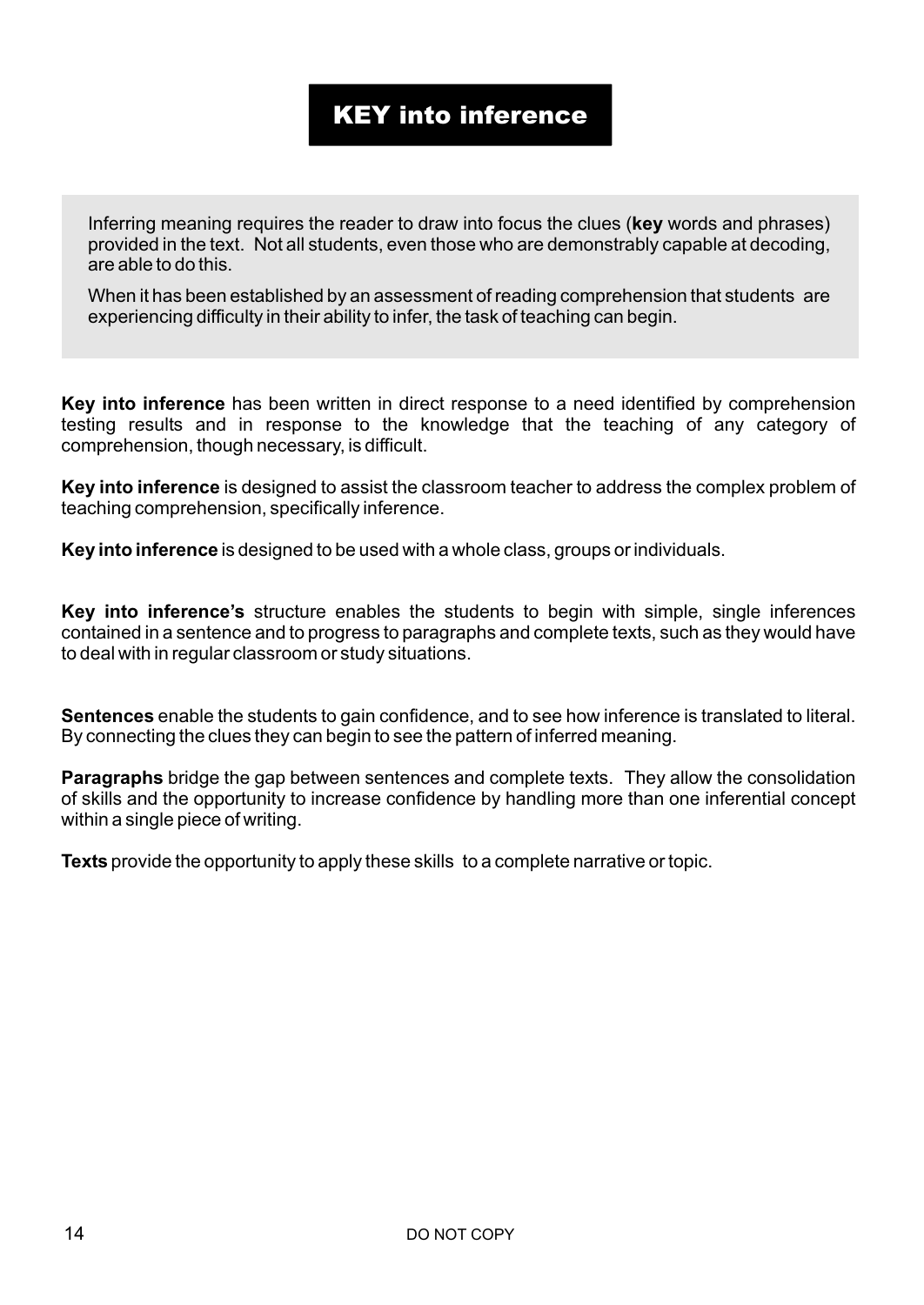# KEY into inference - QUESTION DESIGN

The aim of the questions in **KEY into inference** is to provide practise in the skills needed to identify and understand inference.

For this reason the questions have been carefully worded to ensure that they are clear, easily understood, with no ambiguity which could confuse or mislead students.

Most of the questions in **KEY into inference** are *open questions* requiring other than a yes/no answer.

**a. Jane pushed the button and waited for the lights to change.**

 *Where was Jane?*

### **b. Anne's plate was empty again, but this time she really couldn't eat any more.**

 *Why could Anne not eat any more?*

*Closed questions* (i.e. questions requiring a *ye*s/*no* answer) are used where this is the clearest way of eliciting a response.

 Whenever a closed question is used, it is followed by a supplementary question (*How do you know that?*) designed to elicit text-supported reasons for the response.

## **c. Ralph was usually a quiet dog.**

 *Did Ralph bark often? How do you know that?*

## **d. Mandy lay in the bath until the water was cold.**

 *Was Mandy in the bath for a long time ? How do you know that?*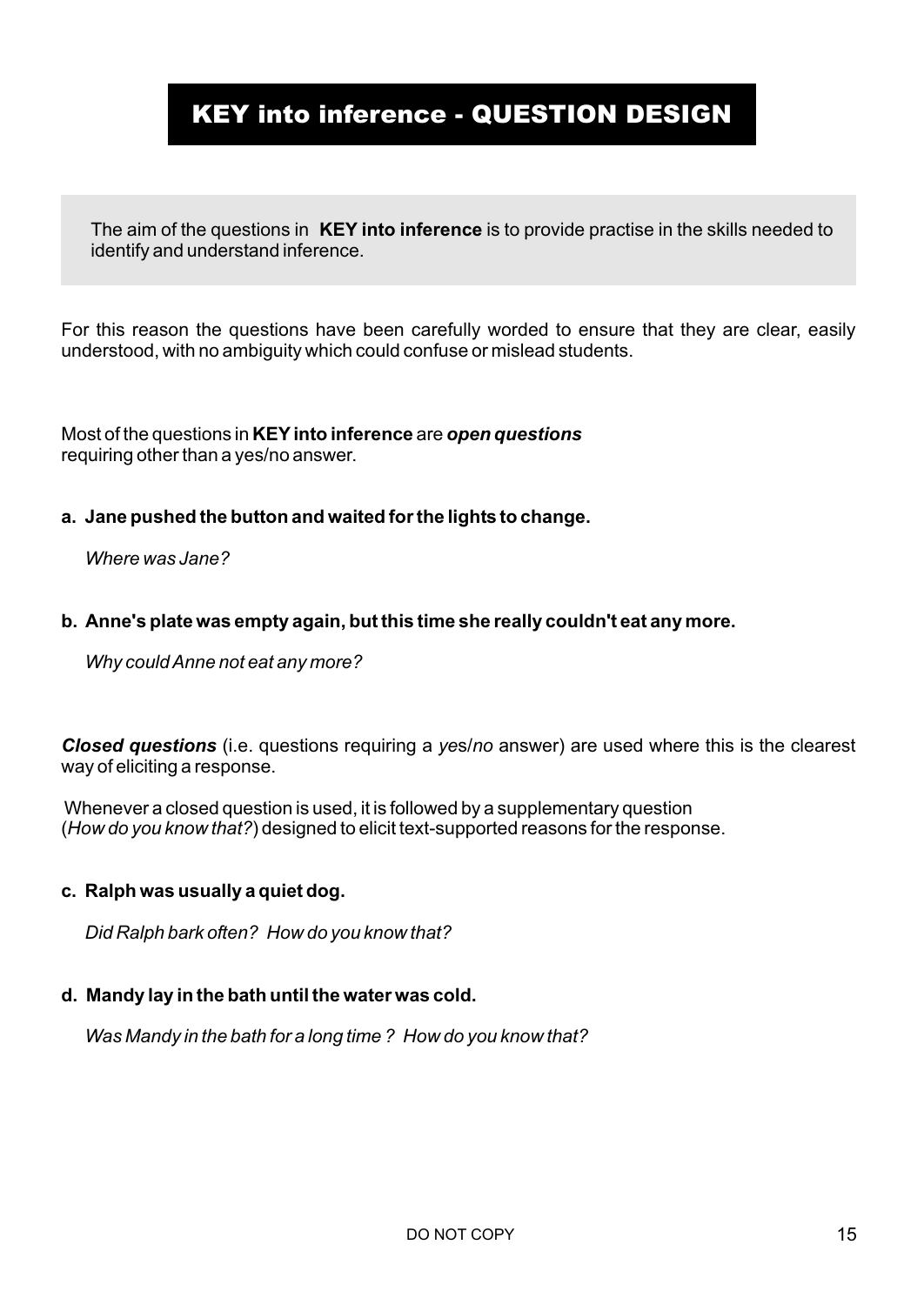# KEY into inference - PREPARING TO USE

**KEY into inference** is designed to be user-friendly for both students and teachers. With its graded levels, model sentences and variety of material, the resource is very flexible, allowing for a range of approaches to the way it is used. The following are *suggestions only* and users should feel free to use the material in ways which best meet the needs of their students.

## WHERE IN THE READING PROGRAM IT CAN BE USED

- 6 **KEY into inference** can be used as part of the **guided reading** program.
- 6 As the practise examples are photo-copiable, it can readily be used with **individuals, small groups and a whole class**.

## STUDENTS WHO WILL BENEFIT

- 6 **KEY into inference** is primarily designed for students who have a **decoding age\*** of at least eight - nine years.
- $\triangle$  Experience has proven that there are many students who can successfully decode above their chronological age, but this is not matched by their comprehension ability.
- 6 Even those who comprehend well can improve their ability to infer using **KEY into inference**
- $\bullet$  This material is also suitable for adult students and for ESL students.

## DETERMINING A STARTING POINT

- 6 Ideally the reading age\* of students using **KEY into inference** will be known before starting.
- 6 **KEY into inference** aims at increasing students' reading skills, therefore the reading material being used should provide a challenge but should not be too difficult.
- 6 To ensure that the material is within the reader's 'comfort zone', it is **recommended** that students begin at a level BELOW their current **decoding age.**\*
- 6 **KEY into inference** has three levels to maximise the choices available to users. It is expected that those using the material will use their own knowledge and experience in deciding the most appropriate starting point.

## \*A NOTE ON READING/DECODING AGES

**'Reading age'** is a widely used and often debated term, but its meaning, as it is used in **KEY into inference** needs a brief word of explanation.

- 6 Where decoding only has been measured, the term *decoding age* is used.
- 6 The term *reading age* is preferred to describe the combination of comprehension *and* decoding level (as measured, for example, by the **PROBE Reading Assessment**).
- $\bullet$  There are students whose measured ability to comprehend text is higher than their decoding level, which can be referred to as a *comprehension age.*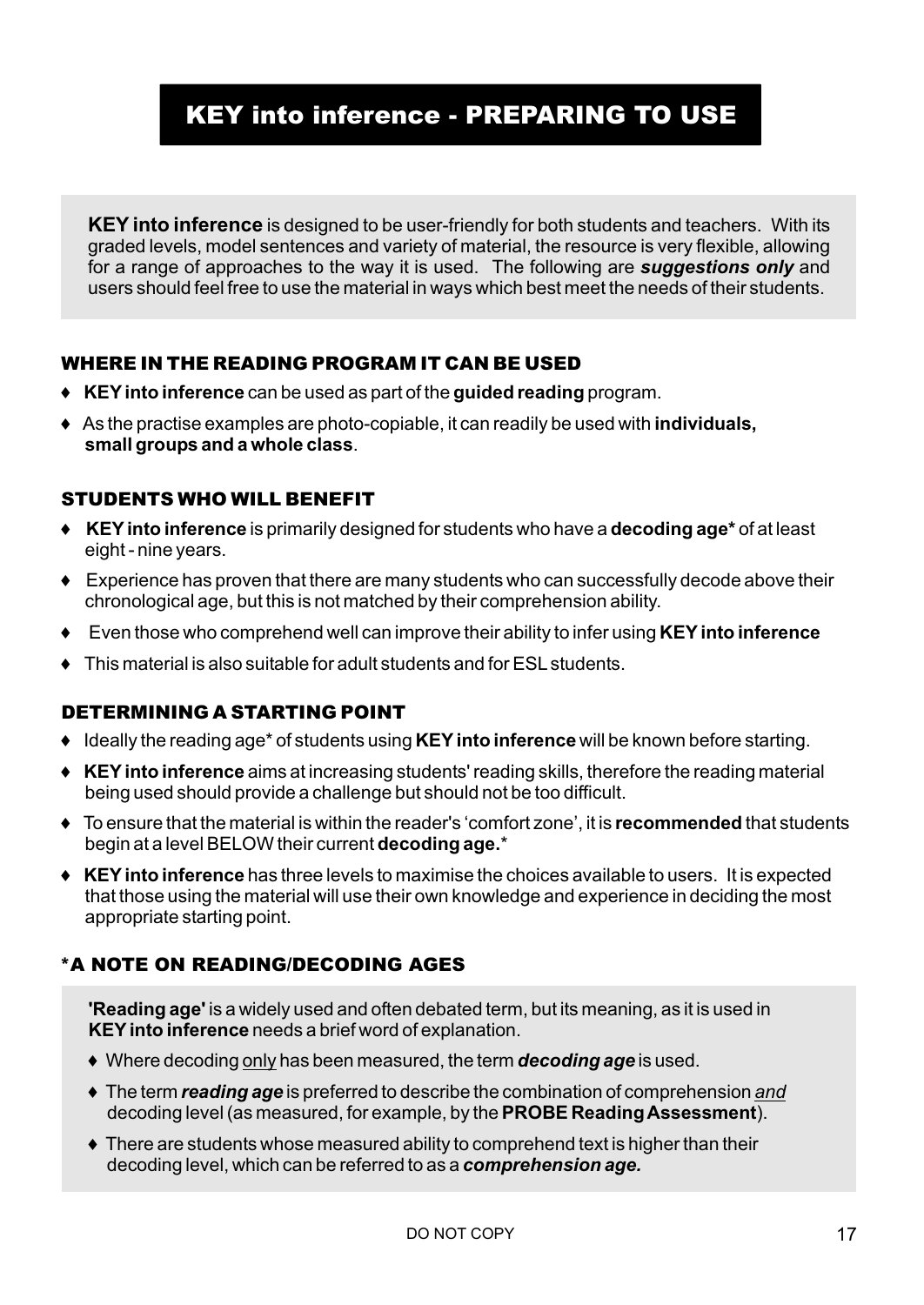# KEY into inference - USE

Before using this material it is advisable to read through all the information that precedes this section as well as familiarising yourself with the material in the book of copymasters.

## IT IS NOT A TEST

6 Make sure the students know that this is about understanding inference - it is NOT A TEST.

## IMPORTANT POINTS

- $\bullet$  For maximum results give as much guidance and assistance as possible.
- 6 Some students will go faster than others. Don't penalise the slower students they may need more time, or practice, to understand the concepts.
- 6 The material is flexible. Customise your use of the material. Not all examples need to be used. When the students are competent, move on. It is not always necessary to proceed sequentially. You can move up (to extend) or down a level ( to review/reinforce a concept).
- 6 The model sentences can be worked orally to stimulate discussion and inferential thinking. has been provided between questions for written answers. Remember that this is a reading resource, so care should be taken to ensure that only the answer is assessed, not spelling, grammar etc.
- 6 Answers to inferential questions are not absolute. Answers given in this book are based on the **writer's intent**; that is what the writer most likely intended.

## SUGGESTED INTRODUCTION

### **DEFINE INFERENCE**

as... *information implied (suggested) but not given directly in the text.* There are key words that can be found to help unravel the message.

- **CLARIFY** the definition with some examples from newspapers, magazines, books etc. Point out the key words.
- **EXPLAIN** why writers use inference rather than always being literal they don't always state the obvious because it is unnecessary or repetitive, and because it makes the writing more interesting for the reader.
- **EXPLAIN** that inference skills are necessary in order for them to develop a keener awareness of literature in general and their own written language will benefit by having more depth and quality.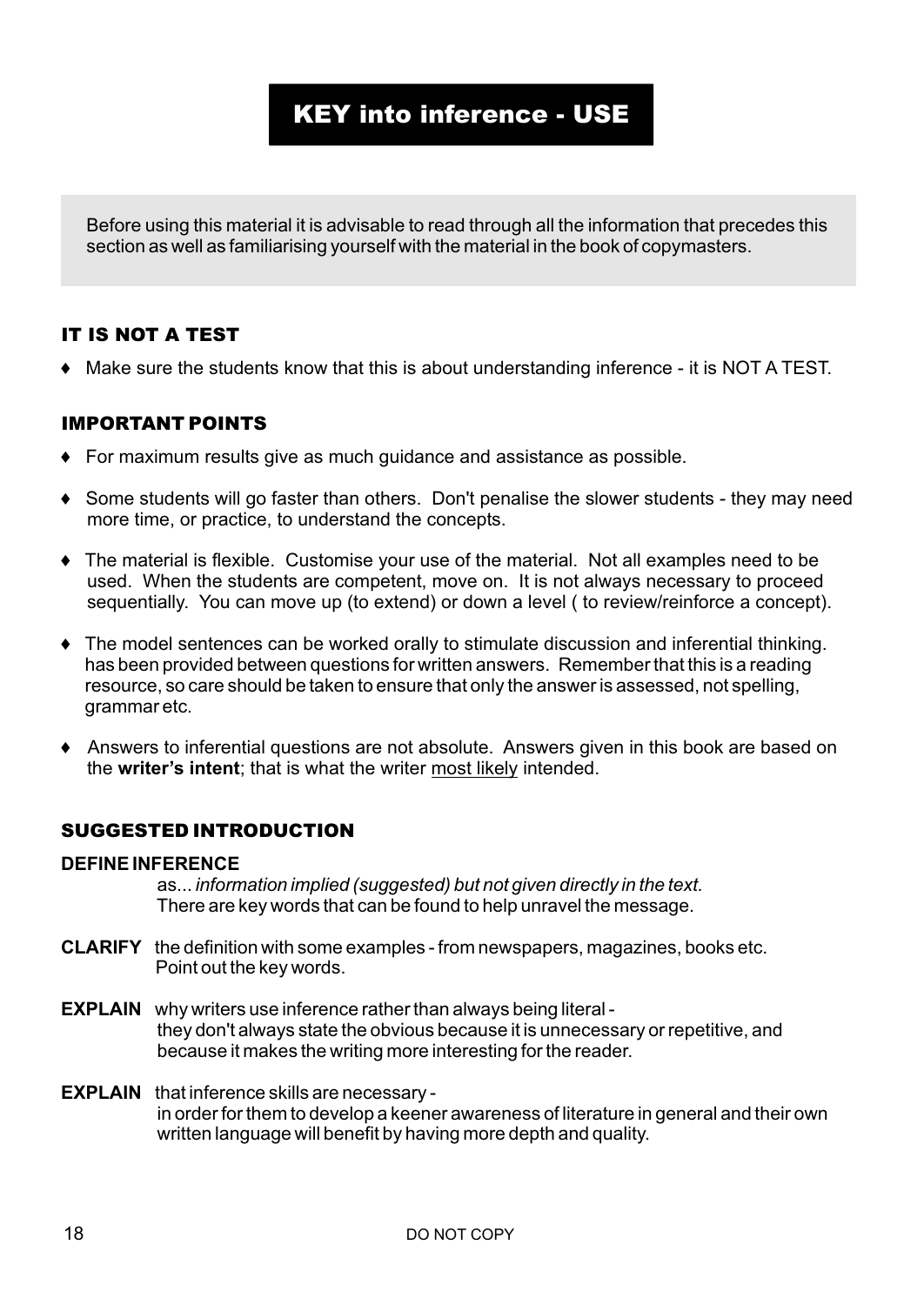# KEY into inference - USE

## USING THE MODEL SENTENCES

Whether your students are starting at level one, two or three, it is advisable to start with the sentences. These give the basic keys to unravelling inference.

With these questions you are looking for **KEY** words that tell you: **when something happened, or how often things happened.**

## MODEL

**SENTENCE:** It was still quite dark when Uncle Harry woke Paula to go fishing**.**

**QUESTION:** When did Uncle Harry wake Paula?

**ANSWER:** In the early morning.

**KEY WORDS: quite dark** - tells you it is not completely dark; it is starting to become light **still** - tells you that it had been dark for sometime before  **woke** - tells you that Paula had been sleeping

## **PRACTICE**

- **1.** The children like to play indoors during the cold winter months. *When would the children most likely play outdoors?*
- **2.** It was time to turn the lights on.

*What time of the day was it likely to be?*

## SUGGESTED PROCEDURE

- $\bullet$  Explain what the student is expected to look for **key words** that tell you *when something happened, or how often things happened.*
- 6 Read the model sentence, then the model question and answer.
- 6 Discuss the key words/phrases **quite dark, still** and **woke** and how they lead to the answer.
- 6 Read a sentence and question from the **PRACTISE** set and give an answer.
- 6 Encourage students to identify the key words (they could underline them).
- 6 Read another sentence, give the question and key words; ask students to supply the answer.
- $\bullet$  Read another sentence and question; ask the students to give the key words and answer.
- 6 Students can complete remaining questions of set independently.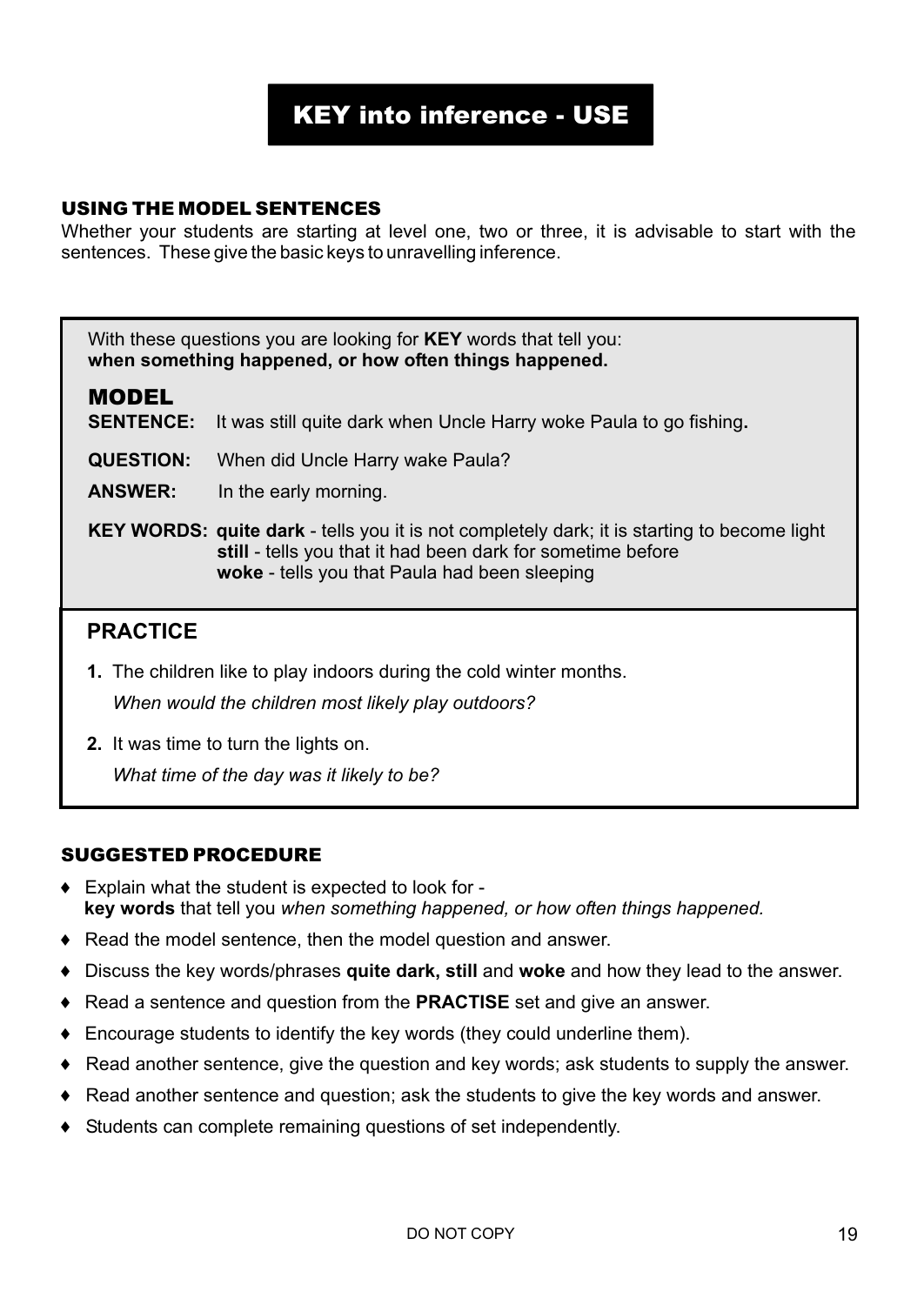#### ANSWERS & KEY WORDS - **LEVEL ONE**

|            | LEVEL ONE SET S1 when<br><u>page 4</u>                        |  |  |
|------------|---------------------------------------------------------------|--|--|
| 1.<br>KEY: | in the warmer months / summer<br>indoors / cold winter months |  |  |
| 2.<br>KEY: | evening<br>time / lights on                                   |  |  |
| 3.<br>KEY: | morning<br>breakfast                                          |  |  |
| 4.<br>KEY: | no - hardly ever cleans them<br>hardly ever                   |  |  |
| 5.<br>KEY: | yes - water had gone cold<br>until / cold                     |  |  |
| 6.<br>KEY: | no - usually a quiet dog<br>usually / quiet                   |  |  |
| 7.<br>KEY: | before Good Friday<br>all sold by                             |  |  |
| 8.<br>KEY: | morning / evening (not midday)<br>by midday / too hot         |  |  |
|            |                                                               |  |  |

#### LEVEL ONE SET S2 where **page 5**

| 1.   | school                            |
|------|-----------------------------------|
| KEY: | bell rang / children              |
| 2.   | in the garden                     |
| KEY: | weed / pull                       |
| 3.   | playground                        |
| KEY: | swings / slides                   |
| 4.   | on the clothes line               |
| KEY: | clothes flapped                   |
| 5.   | railway (or train) station        |
| KEY: | train stopped / people / off      |
| 6.   | airport (international)           |
| KFY: | passenger jets / from / world     |
| 7.   | in a cage (zoo, circus)           |
| KEY: | looked out / bars                 |
| 8.   | at a pedestrian crossing          |
| KEY: | pushed / button / lights / change |

#### LEVEL ONE SET S3 what **page 6**

| 1.   | feeding baby James                |
|------|-----------------------------------|
| KEY: | baby / spat / back                |
| 2.   | reading                           |
| KEY: | turned / page                     |
| 3.   | windy                             |
| KEY: | kites / dipping / rising          |
| 4.   | cooking bacon                     |
| KEY: | smell / bacon / attention back    |
| 5.   | cutting / chopping a tree         |
| KEY: | axe / deep cut / tree             |
| 6.   | taking a bath                     |
| KEY: | stood up / dripping water / towel |
| 7.   | snow                              |
| KEY: | fell / white                      |
| 8.   | birthday card                     |
| KEY: | envelope / birthday               |

## **1.** *the baby's mother* her baby **2.** *pilot* landed / plane **3.** *dentist* filling / tooth **4.** *coach* told / team / practice **5.** *teacher* waiting / my homework **6.** *hairdresser* hair / same / last time **7.** *plumber*  $fix / pipe$ **8.** *neighbours (next door)* over my fence LEVEL ONE SET S4 who **page 7**

#### LEVEL ONE SET S5 why **page 8**

| 1.   | it was wet                      |
|------|---------------------------------|
| KEY: | rain                            |
| 2.   | he was too short                |
| KEY: | only one / couldn't reach       |
| 3.   | he had hurt his foot            |
| KEY: | bandaged foot                   |
| 4.   | washing machine was noisy       |
| KEY: | every time / machine / on       |
| 5.   | to get rid of the hiccups       |
| KEY: | but / hiccups / still there     |
| 6.   | had a damaged wheel / flat tyre |
| KEY: | looked / his front wheel        |
| 7.   | the gate was open               |
| KEY: | open gate                       |
| 8.   | to water the plants             |
| KEY: | saw / wilting plants            |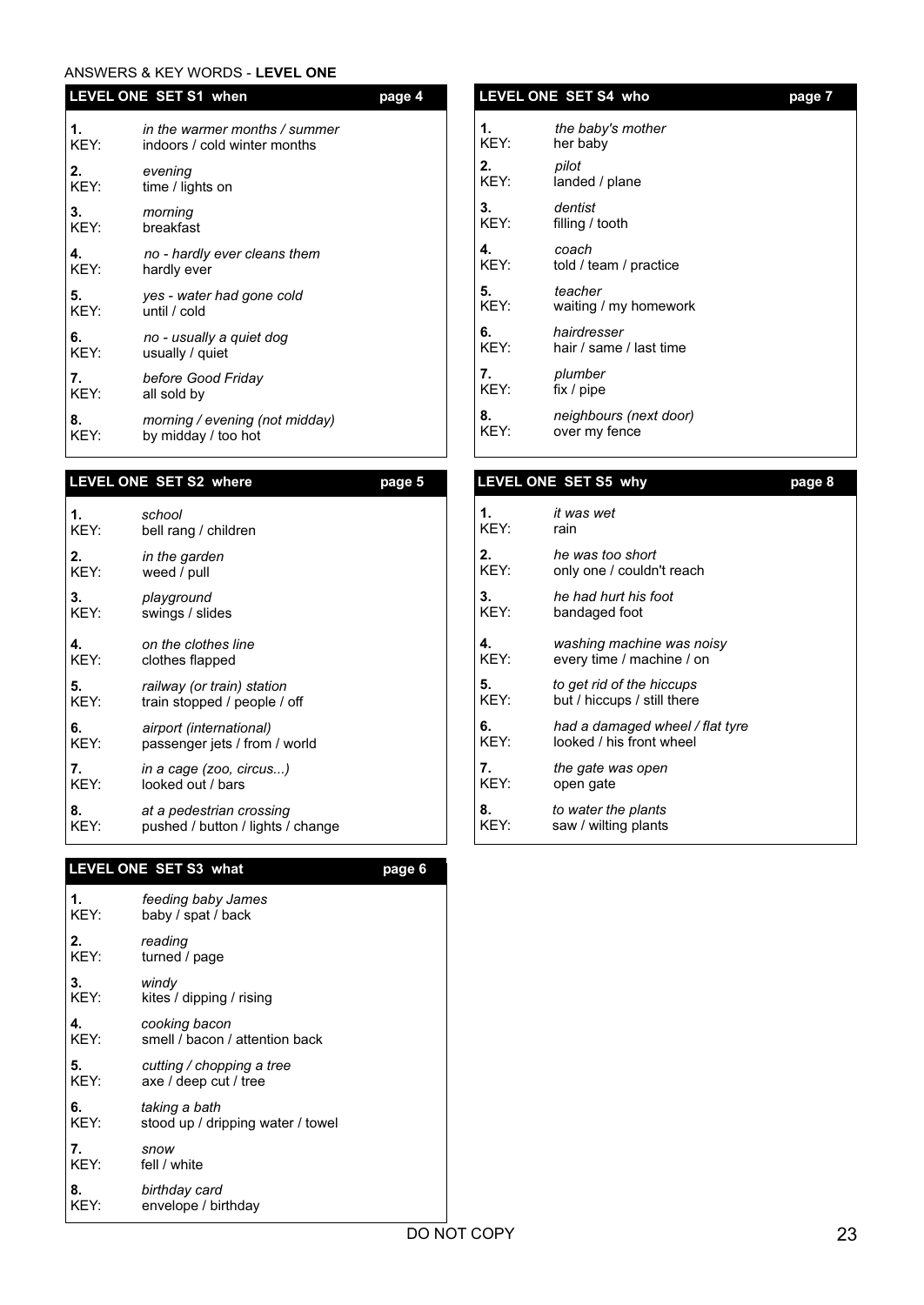# INFERENCE ANSWERS & KEY WORDS

**specifically compiled for the** 16 sample pages of **copymasters**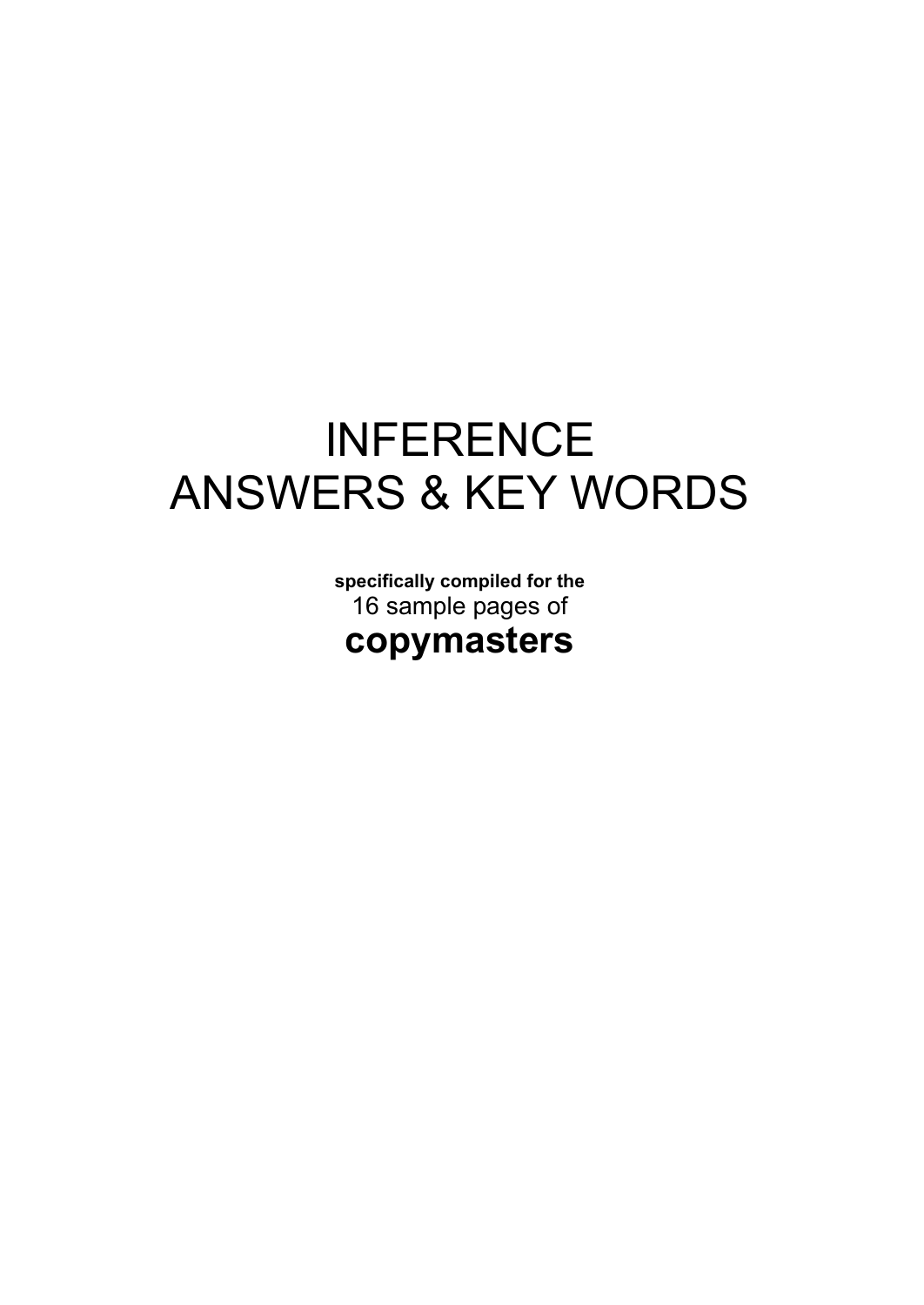# INFERENCE: ANSWERS & KEY WORDS

specifically compiled for sample pages of copymasters

# **LEVEL ONE**

| LEVEL ONE SET S1 when<br>page 4 |                                                               |  |
|---------------------------------|---------------------------------------------------------------|--|
| 1.<br>KEY:                      | in the warmer months / summer<br>indoors / cold winter months |  |
| 2.<br>KEY:                      | evening<br>time / lights on                                   |  |
| 3.<br>KEY:                      | morning<br>breakfast                                          |  |
| 4.<br>KEY:                      | no - hardly ever cleans them<br>hardly ever                   |  |
| 5.<br>KEY:                      | yes - water had gone cold<br>until / cold                     |  |
| 6.<br>KEY:                      | no - usually a quiet dog<br>usually / quiet                   |  |
| 7.<br>KEY:                      | before Good Friday<br>all sold by                             |  |
| 8.<br>KEY:                      | morning / evening (not midday)<br>by midday / too hot         |  |

| <b>LEVEL ONE SET P5 non-fiction</b><br>page 13 |                                                                                                                 |  |  |  |
|------------------------------------------------|-----------------------------------------------------------------------------------------------------------------|--|--|--|
| KFY:                                           | <b>ITEM 19a.</b> no - it's unusual<br>unusual                                                                   |  |  |  |
| KFY:                                           | <b>ITEM 19b.</b> no - the wind pushes them gently<br>gently pushed along                                        |  |  |  |
| KFY:                                           | <b>ITEM 20a.</b> you have to shake the jar a lot<br>keep on shaking                                             |  |  |  |
| KFY:                                           | <b>ITEM 20b.</b> when you see the lumps forming in the cream<br>see lumps / in / cream                          |  |  |  |
| KFY:                                           | <b>ITEM 21a.</b> sound for movies had not been invented<br>made / movies / but / sound / invented               |  |  |  |
| KFY:                                           | <b>ITEM 21b.</b> yes - his voice was heard when sound invented<br>all over / world / heard / voice / first time |  |  |  |
| KEY:                                           | <b>ITEM 22a.</b> no - others had tried but birds flew away<br>tried / but / flown away                          |  |  |  |
| KFY:                                           | <b>ITEM 22b.</b> they were too noisy<br>knew / creep quietly / careful                                          |  |  |  |

### copymaster sample page 3 copymaster sample page 4

| <b>LEVEL ONE SET P3 fiction</b><br>page 11 |                                                                                                |  |  |  |
|--------------------------------------------|------------------------------------------------------------------------------------------------|--|--|--|
| <b>ITEM 11a.</b> cleaner<br>KEY:           | worked / bin / vacuuming / be home                                                             |  |  |  |
| KEY:                                       | <b>ITEM 11b.</b> early morning<br>be home / before kids / up / breakfast                       |  |  |  |
| <b>ITEM 12a.</b> evening<br>KEY:           | sun / going down                                                                               |  |  |  |
| KEY:                                       | <b>ITEM 12b.</b> they walked<br>boots / sore feet                                              |  |  |  |
| KEY:                                       | <b>ITEM 13a.</b> the bus was old / bounced on the rickety bridge<br>old / bounced / rickety    |  |  |  |
| KEY:                                       | <b>ITEM 13b.</b> over the side of the bridge<br>flew off / railing / disappeared               |  |  |  |
| <b>ITEM 14a.</b> fishing<br>KEY:           | line jerked / water                                                                            |  |  |  |
| KEY:                                       | <b>ITEM 14b.</b> he thought he had caught (hooked) a fish<br>long time / nothing / line jerked |  |  |  |

## copymaster sample page 5 copymaster sample page 6

|            | LEVEL ONE SET T5 fiction                                              | page 21 |
|------------|-----------------------------------------------------------------------|---------|
| a.<br>KEY: | night<br>not a light                                                  |         |
| b.         | yes - surprised there were no lights on and<br>there was no sound     |         |
| KEY:       | surprised / not a light / unusually quiet                             |         |
| C.<br>KEY: | yes - he'd been there since he was little<br>ever since / very little |         |
| d.<br>KEY: | in a kitchen drawer<br>drawer                                         |         |
| e.<br>KEY: | he was looking for a note<br>sigh / relief / note                     |         |
|            |                                                                       |         |
|            |                                                                       |         |
|            |                                                                       |         |
|            |                                                                       |         |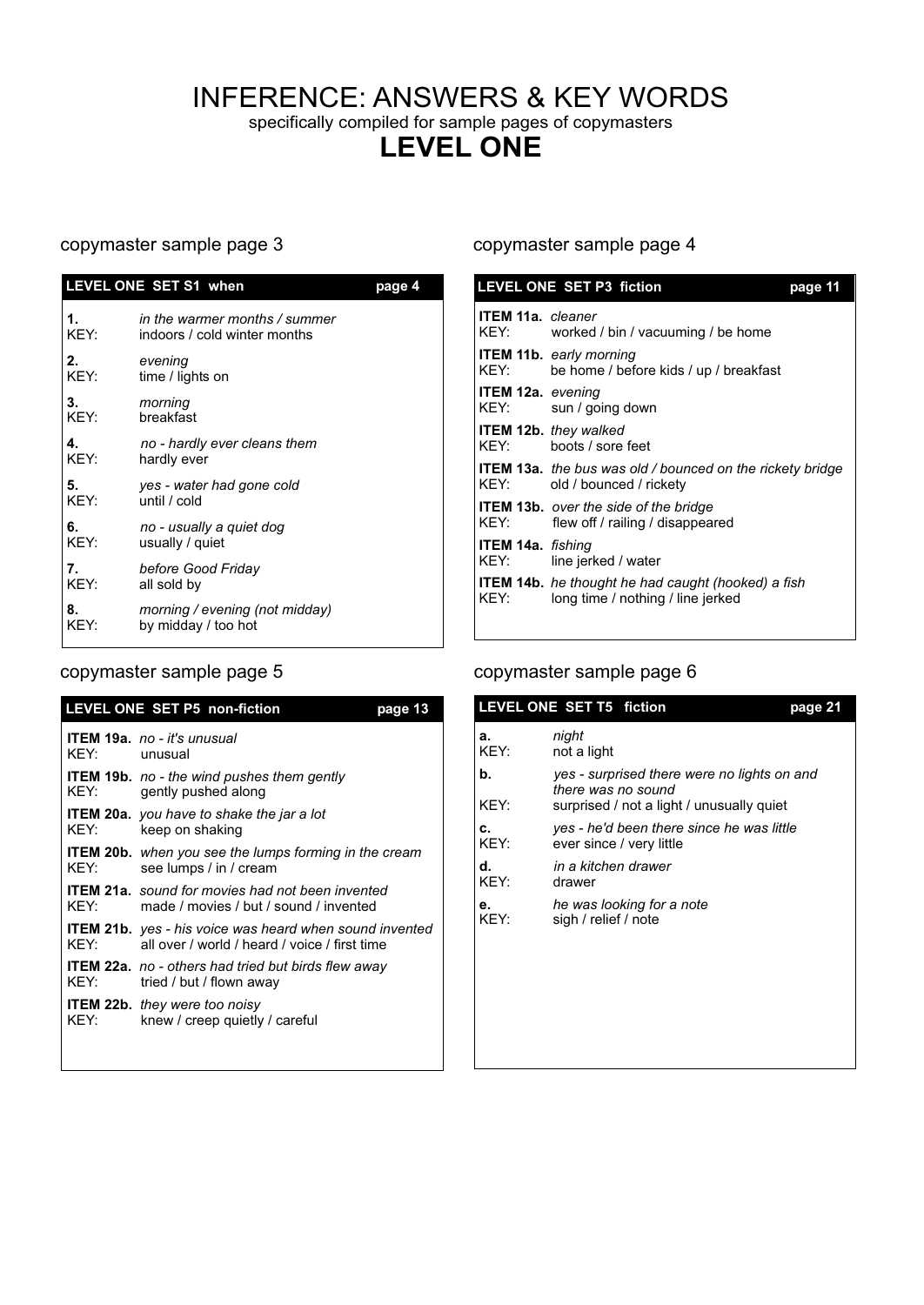# INFERENCE: ANSWERS & KEY WORDS

specifically compiled for sample pages of copymasters

# **LEVEL TWO**

|            | <b>LEVEL TWO SET S3 what</b>                                                          | page 30 |
|------------|---------------------------------------------------------------------------------------|---------|
| 1.<br>KEY: | a bird<br>feathers                                                                    |         |
| 2.<br>KEY: | she had lost weight<br>month after / plane went down / clothes / too big              |         |
| 3.<br>KEY: | he was dirty<br>long time / contact / soap & water                                    |         |
| 4.<br>KEY: | circus<br>clowns / parade / gigantic tent                                             |         |
| 5.<br>KEY: | Scott's spade hitting the buried treasure<br>(chest / box)<br>spade / buried treasure |         |
| 6.<br>KEY: | green<br>blend / trees                                                                |         |
|            |                                                                                       |         |
|            |                                                                                       |         |

#### copymaster sample page 8 copymaster sample page 9

|            | <b>LEVEL TWO SET S6 negatives</b>                      | page 33 |
|------------|--------------------------------------------------------|---------|
| 1.<br>KEY: | his memory<br>not so much / age as                     |         |
| 2.<br>KEY: | no - it says 'not noted'<br>not noted                  |         |
| 3.<br>KEY: | cold<br>not describe / as warm                         |         |
| 4.<br>KEY: | an adult<br>not / by a child                           |         |
| 5.<br>KEY: | in groups<br>not live alone                            |         |
| 6.<br>KEY: | yes - they weren't wrong<br>weren't wrong / was clever |         |
|            |                                                        |         |

## copymaster sample page 10 copymaster sample page 11

|            | <b>LEVEL TWO SET T6 fiction</b><br>page 49                              |  |  |
|------------|-------------------------------------------------------------------------|--|--|
| a.<br>KEY: | poor<br>screwed up her eyes / peered                                    |  |  |
| b.<br>KEY: | No - The ball didn't travel far<br>didn't travel far                    |  |  |
| C.<br>KEY: | it was too fast<br>complained / next / bowled slowly                    |  |  |
| d.<br>KEY: | Gloria catching Mira out<br>triumphant shout / caught her out           |  |  |
| e.<br>KEY: | Gloria / Uncle Jimmy's (new) wife<br>shout / behind / new wife / caught |  |  |

| <b>LEVEL TWO SET T6 fiction</b> |                                    | page 49 |      | <b>LEVEL TWO SET T7 non-fiction</b><br>page 50 |
|---------------------------------|------------------------------------|---------|------|------------------------------------------------|
| а.                              | poor                               |         | а.   | witch doctors seemed strange & mysterious      |
| KEY:                            | screwed up her eyes / peered       |         | KEY: | strange / took on / meaning                    |
| b.                              | No - The ball didn't travel far    |         | b.   | it was the largest known elephant in captivity |
| KEY:                            | didn't travel far                  |         | KEY: | largest / in captivity                         |
| c.                              | it was too fast                    |         | c.   | Jumbo the elephant was so big                  |
| KEY:                            | complained / next / bowled slowly  |         | KEY: | Jumbo / huge elephant                          |
| d.                              | Gloria catching Mira out           |         | d.   | it was the largest passenger plane             |
| KEY:                            | triumphant shout / caught her out  |         | KEY: | carry more passengers than any other           |
| е.                              | Gloria / Uncle Jimmy's (new) wife  |         | е.   | it was wrecked                                 |
| KEY:                            | shout / behind / new wife / caught |         | KEY: | nor / train survived / collision               |
|                                 |                                    |         |      |                                                |
|                                 |                                    |         |      |                                                |